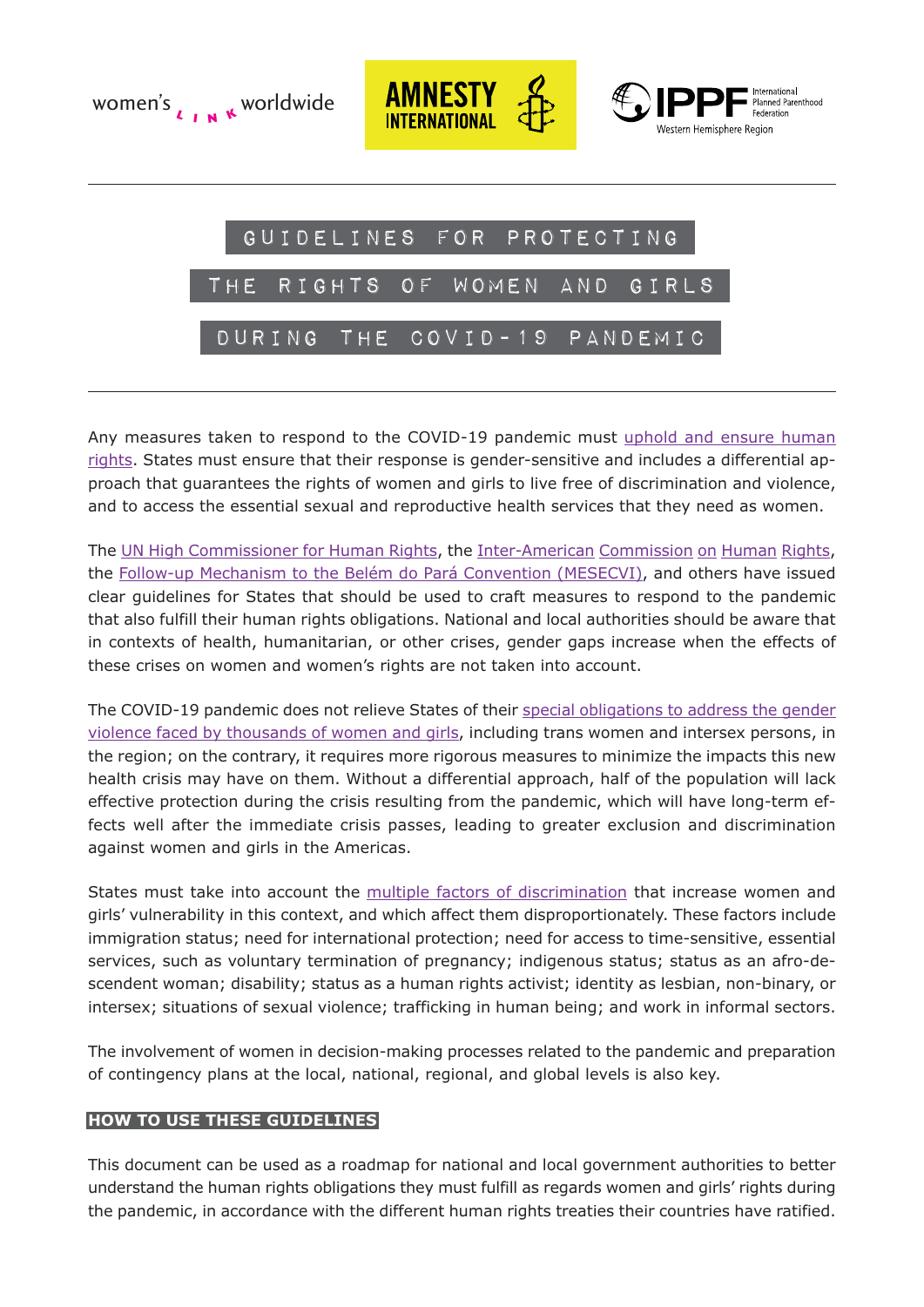The principles of equality and non-discrimination provided by these human rights instruments cannot be ignored during a pandemic; on the contrary, they must continue to be an essential part of any government response to the COVID-19 crisis. These principles call for a differential response for particularly vulnerable groups.

For civil society and human rights organizations, these guidelines may be used as a list of minimum indicators for assessing state responses to the pandemic as regards their obligations to uphold women and girls' rights, and as a support for advocacy activities directed at getting governments and authorities to apply a human rights approach to any response.

For humanitarian and international cooperation organizations, this tool may complement efforts underway to provide technical support and assistance to States as they prepare contingency and pandemic response plans in order to ensure that these responses include a differential approach and that effective measures that were in place prior to the crisis continue to work.

This tool is also meant to be an inventory of competencies and activities that States should strengthen as they address the pandemic. This should be accompanied by the appropriation and provision of sufficient resources to allow the necessary actions to be taken to ensure proper protection for women and girls' rights during the crisis.

# **EMERGENCY RESPONSE: ACTIONS FOR PROTECTING THE HUMAN RIGHTS OF WOMEN AND GIRLS DURING THE COVID-19 PANDEMIC**

# **1) THE RIGHT TO LIVE FREE OF GENDER-BASED VIOLENCE, TORTURE, AND OTHER ABUSES**

In times of emergency, risks of violence to women and girls increase. As [UN Women](https://www2.unwomen.org/-/media/field%20office%20colombia/documentos/publicaciones/2020/01/covid19_onu_mujeres-colombia.pdf?la=es&vs=1437) has noted, violence against women is "the most widespread human rights violation in the world." The [World](https://www.who.int/reproductivehealth/publications/violence/9789241564625/en/) [Health Organization](https://www.who.int/reproductivehealth/publications/violence/9789241564625/en/) has described it as "a global public health problem of epidemic proportions."

Staying home reduces the risk of catching COVID-19. However, for thousands and women and girls, staying home does not mean greater safety, but rather greater risk of violence, including sexual violence, when they are isolated with their abusers or potential abusers. This situation is [particularly alarming for girls.](https://www.ninasnomadres.org/) Latin America is the only region in the world where [child pregnancy](https://iris.paho.org/bitstream/handle/10665.2/34493/9789275119761-%20eng.pdf?sequence=1&isAllowed=y) [is increasing.](https://iris.paho.org/bitstream/handle/10665.2/34493/9789275119761-%20eng.pdf?sequence=1&isAllowed=y) This is due to high rates of sexual violence, particularly by girls' family members or other people close to them, and lack of access to reproductive health services such as oral emergency contraception and legal abortion; a situation that is exacerbated by measures such as curfews and by the overwhelmed healthcare system.

During the crisis, as law enforcement agencies and the military enforce quarantines and curfews throughout the region, there is a differential risk for women who face multiple forms of discrimination, who tend to be targeted more frequently for abuse by state agents, including genderbased torture and other forms of physical, psychological, and sexual violence.



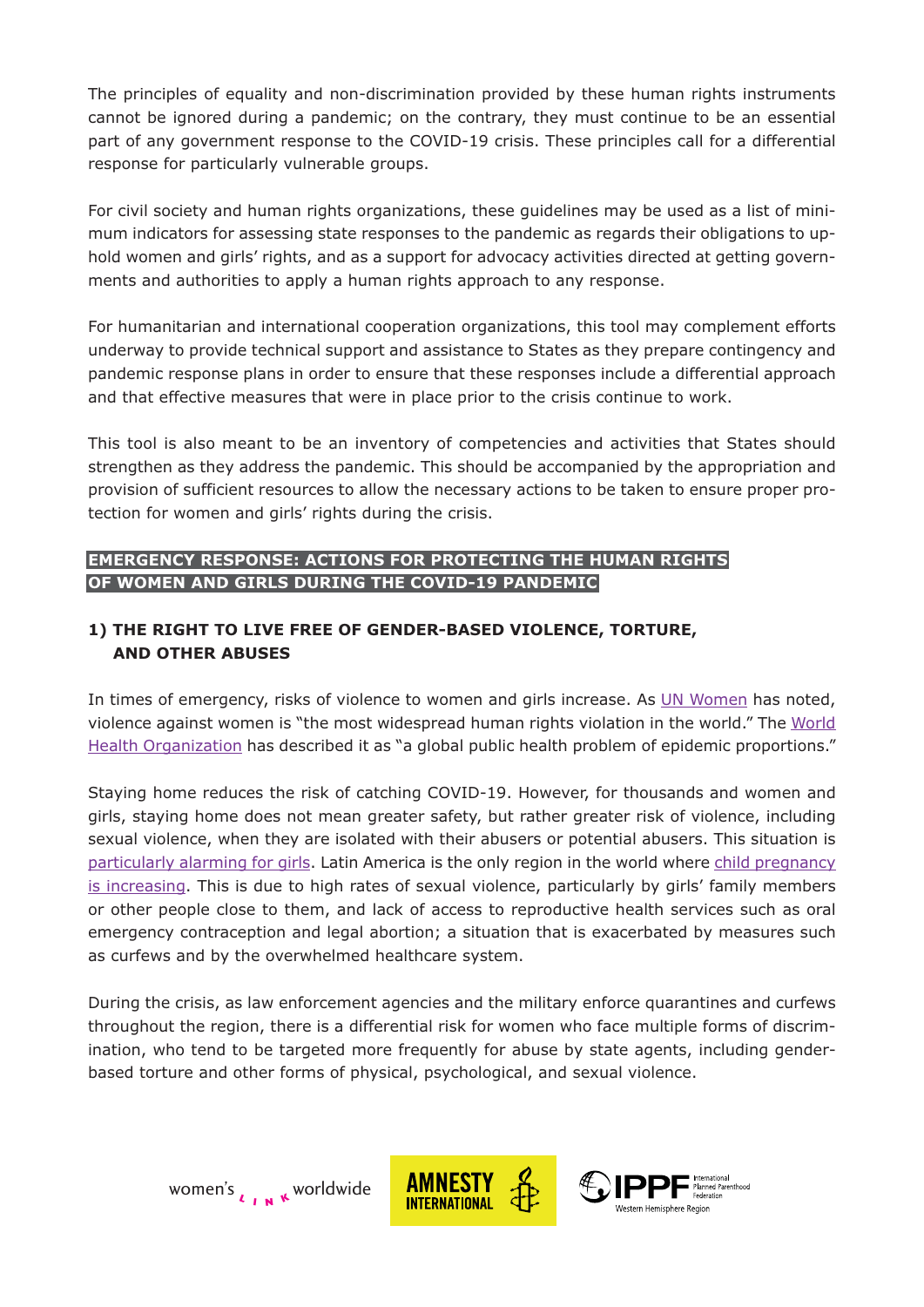As such, during the COVID-19 crisis, addressing the risks of violence faced by women and girls associated with isolation measures, states of emergency, travel restrictions, and other response measures must be prioritized.

### **States must therefore ensure that protective mechanisms for women and girl victims of violence remain accessible while travel restrictions and quarantine orders are in effect.** This should include measures such as the following:

- . Judicial authorities should consider extending protective measures, such as restraining orders, designed to protect women victims of domestic violence and their children or other family members, without need for a formal request or other requirements.
- . Competent national and local authorities should ensure that shelters remain open and/or additional facilities (public facilities or private facilities open to the public) are made available for women and girls who must leave their homes while quarantine orders are in effect in order to seek protection from their assailants; virtual and/or telephone counseling services should be provided, and appropriate measures should be taken to ensure privacy for women and girls.
- . Services allowing women and girls to report violence and receive assistance should remain open, and any services and lines established to provide assistance during the pandemic should include measures allowing for the effective reporting of cases of domestic violence, disappearances, risk of feminicide, and similar incidents.
- . Authorities should adopt the necessary measures to allow search protocols to be carried out when women or girls are reported missing while quarantine orders are in effect.
- . The authorities should ensure that an immediate, impartial investigation is carried out when there are reasonable grounds to believe that law enforcement officers or soldiers have committed acts of sexual violence, torture, or other gender-based violence. Alleged perpetrators should be prosecuted in accordance with international procedural standards.
- . Travel restrictions should include exceptions for women victims of violence who need to seek assistance outside the home or who flee situations of violence or exploitation. Law enforcement agencies should be directed to consider these situations in order to prevent revictimization or prosecution of victims. States should strengthen efforts to effectively identify victims of trafficking in human beings.
- . Assistance for women and girl victims of gender violence, including sexual violence, should be considered an essential service during quarantine.
- . Public informational campaigns on assistance measures available during the pandemic should continue and should include information on services for women and girl victims of violence that they can access during quarantine. In order for this to work, effective communications chan nels should be used, taking into account the social distancing measures in place.

### **2) ACCESS TO SEXUAL AND REPRODUCTIVE HEALTH SERVICES**

Rights to healthcare and to access to health services are fundamental rights protected under multiple regional and international human rights instruments, which establish the right of all persons to enjoy the highest possible level of physical and mental health, including sexual and re-



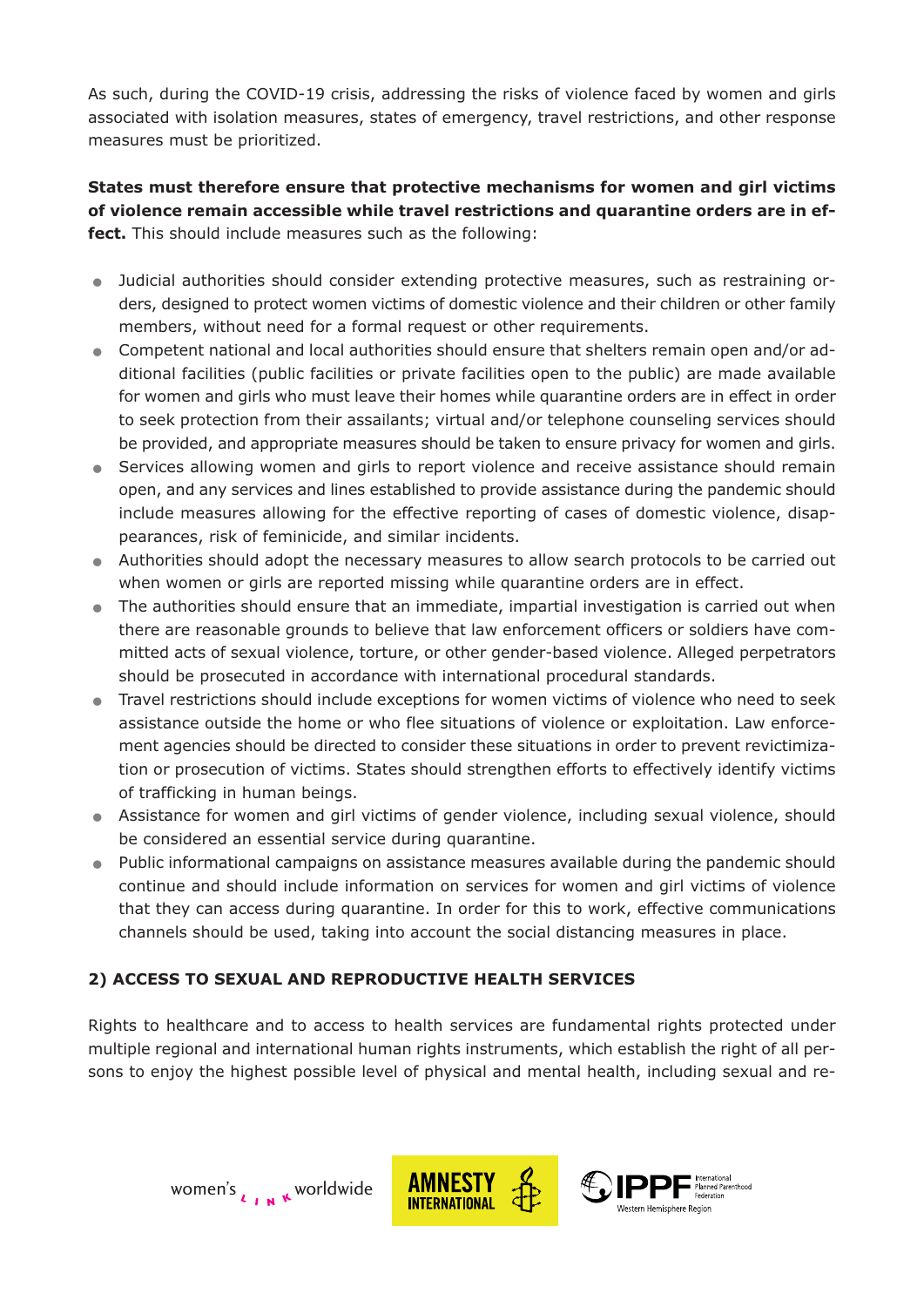productive health. Violations of the rights to life, health and particularly the sexual and reproductive health rights of women, including women in situations of heightened vulnerability due to circumstances such as humanitarian or health crises, are forms of gender violence that may constitute torture or cruel, inhuman, or degrading treatment. Failure to provide these essential services is a form of discrimination against women and girls because it places their [lives, health, and](https://www.ippfwhr.org/resource/causal-vida-pautas-para-la-toma-de-decisiones-clinicas-cuando-el-embarazo-pone-en-riesgo-la-vida-de-la-mujer/) [physical and psychological integrity](https://www.ippfwhr.org/resource/causal-vida-pautas-para-la-toma-de-decisiones-clinicas-cuando-el-embarazo-pone-en-riesgo-la-vida-de-la-mujer/) at risk.

States therefore have a special obligation to ensure access to these healthcare services in accordance with principles of dignity, equality, and non-discrimination, particularly in light of the range of vulnerability or risk situations women and girls may face while quarantine and isolation measures are in effect.

# **States should therefore ensure availability of and access to sexual and reproductive health services as essential services and include them in efforts to prioritize assistance for specific groups during the COVID-19 crisis response, as follows:**

- Care for pregnant and breastfeeding women should be prioritized. States should follow [WHO](https://www.who.int/news-room/q-a-detail/q-a-on-covid-19-pregnancy-childbirth-and-breastfeeding) [guidelines](https://www.who.int/news-room/q-a-detail/q-a-on-covid-19-pregnancy-childbirth-and-breastfeeding) on access to healthcare for pregnant and breastfeeding women.
- . Voluntary termination of pregnancy services, prenatal care, and postpartum care should be considered essential services during quarantine, and any contingency plans adopted should take this into account. These services should be exempted from travel restrictions in order to ensure access.
- . States should support service providers' ability to travel and continue their work, in particular by granting the necessary travel permits to medical providers, humanitarian groups, and cooperation organizations during times of quarantine and isolation.
- . When travel restrictions are in place, States should adopt measures to facilitate access to voluntary termination of pregnancy services using medication and tele-health tools. They should also designate post-abortion care as an essential service during times of quarantine and isolation.
- . Given that delays in voluntary termination of pregnancy services may be anticipated, States whose abortion laws are based on a gestational limits model should consider increasing flexibility in those time limits, regardless of the reason for the termination.
- . Measures should be taken to emphasize care in territories and regions that have historically had greater barriers to access to these services. Local authorities should encourage implementation of these measures, with the support of national authorities. had greater barriers to access to these services. Local authorities<br>
mentation of these measures, with the support of national authorities<br>
Emergency obstetric care should be prioritized during the crisis.
- 
- **Emergency obstetric care should be prioritized during the crisis.**<br>• Healthcare services should be quaranteed for women and girl victims of sexual violence during the crisis, including effective application of protocols or guidelines in effect in each country and in accordance with States' human rights obligations.
- . States should consider any impact on supply and distribution chains for family planning methods and adopt measures to minimize this impact.
- . States should uphold the right to active transparency with an intersectional approach by continuing to ensure the dissemination, publication, and public access to information on sexual



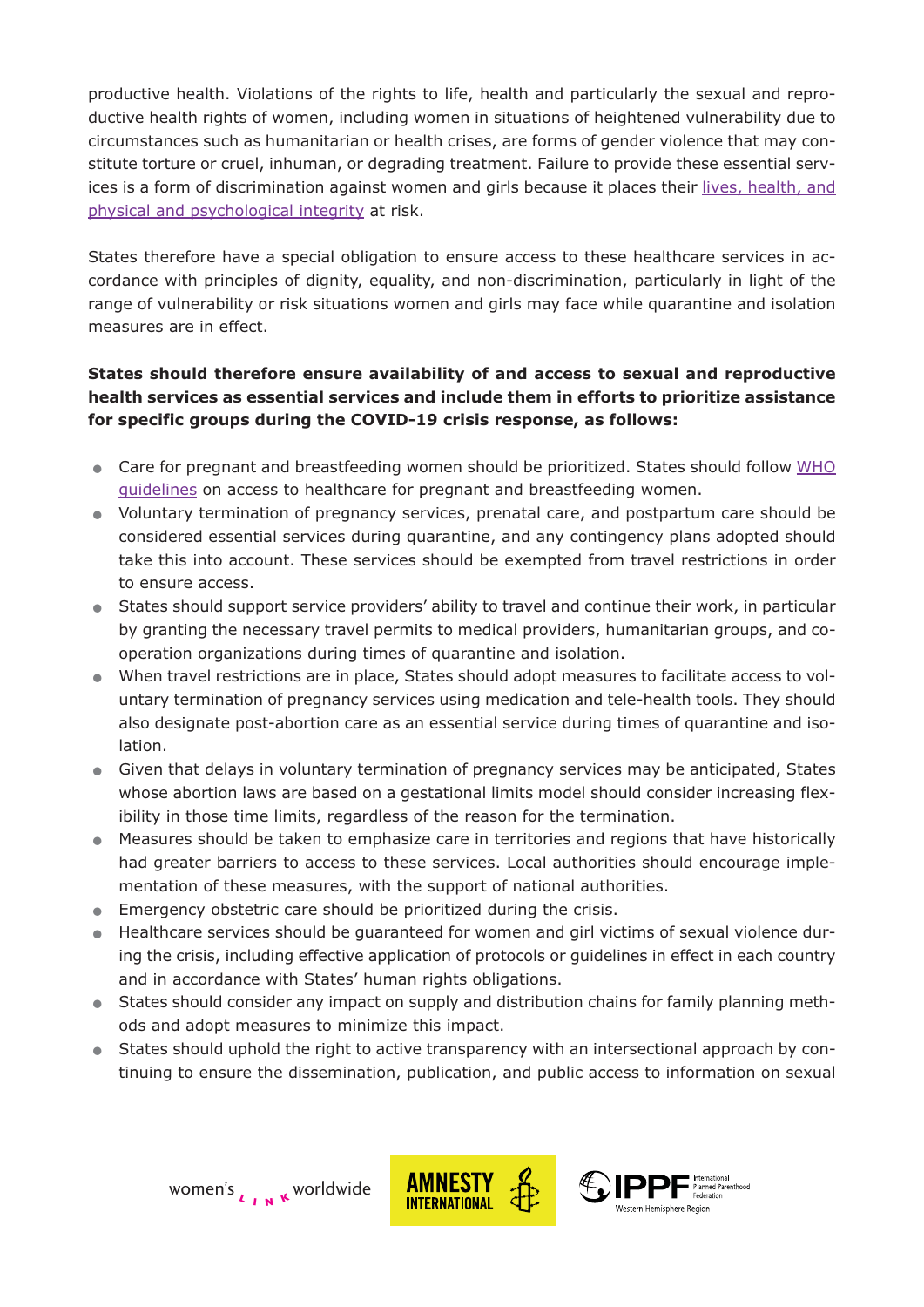and reproductive health services during the pandemic and any special measures taken to ensure access during the crisis.

## **3) ACCESS TO JUSTICE**

High levels of impunity are among the greatest challenges to access to justice for women and girl victims of violence in the region. States have a special obligation to ensure due diligence in the investigation and punishment of all cases of gender violence. The Inter-American System for the protection of human rights has found that judicial ineffectiveness in these cases encourages impunity, perpetuates gender violence, and sends a message to society that violence against women may be tolerated and accepted.

**The obligation to ensure access to justice for women victims of violence should be strictly observed in contingency plans for the COVID-19 crisis.** The following actions should be taken:

- . The capacity of government institutions to receive and process complaints should be increased through adoption of the special measures necessary to ensure continued availability of judicial actors.
- . Assistance and support services for women and girls victims of violence should be considered essential during quarantine, and local and national authorities should take steps to ensure their continued availability.
- . Victims of violence should have access to flexible means of making complaints and seeking protections, such as by electronic means, telephone, or other alternative means, taking into account the travel restrictions in effect.
- . Security forces and law enforcement should prioritize responding to and following up on complaints of violence against women and girls as they perform their duties during the crisis. ■ Security forces and law enforcement should prioritize responding to and following up on complaints of violence against women and girls as they perform their duties during the crisis.<br>■ Any extension of judicial time lim
- to justice for women and girls victims of violence within a reasonable time and without undue delay.
- . Special mechanisms should be put in place to ensure proper collection of forensic evidence in cases of physical, sexual, and/or psychological violence for use in court proceedings.
- . Adequate records should be kept of complaints of gender violence made during the crisis and follow-up mechanisms should be put in place to assist victims and initiate appropriate legal actions.

### **4) WOMEN AND GIRLS, MIGRATION, AND HUMAN MOBILITY**

In a joint statement, [UNHCR and IOM](https://www.ohchr.org/EN/NewsEvents/Pages/DisplayNews.aspx?NewsID=25762&LangID=E) said that the rights of migrants, refugees, displaced persons, and persons at risk of being stateless must be protected in the context of the pandemic response, and that even as borders are being closed, the principle of *non-refoulement* must still be observed. [Regional human rights organizations,](https://www.womenslinkworldwide.org/en/news-and-publications/press-room/states-across-the-americas-must-guarantee-the-lives-and-right-to-health-of-migrants-and-refugees-in-the-face-of-the-covid-19-crisis) too, have stressed the importance of protecting the life and health of migrants and refugees in the context of the COVID-19 crisis in light of the